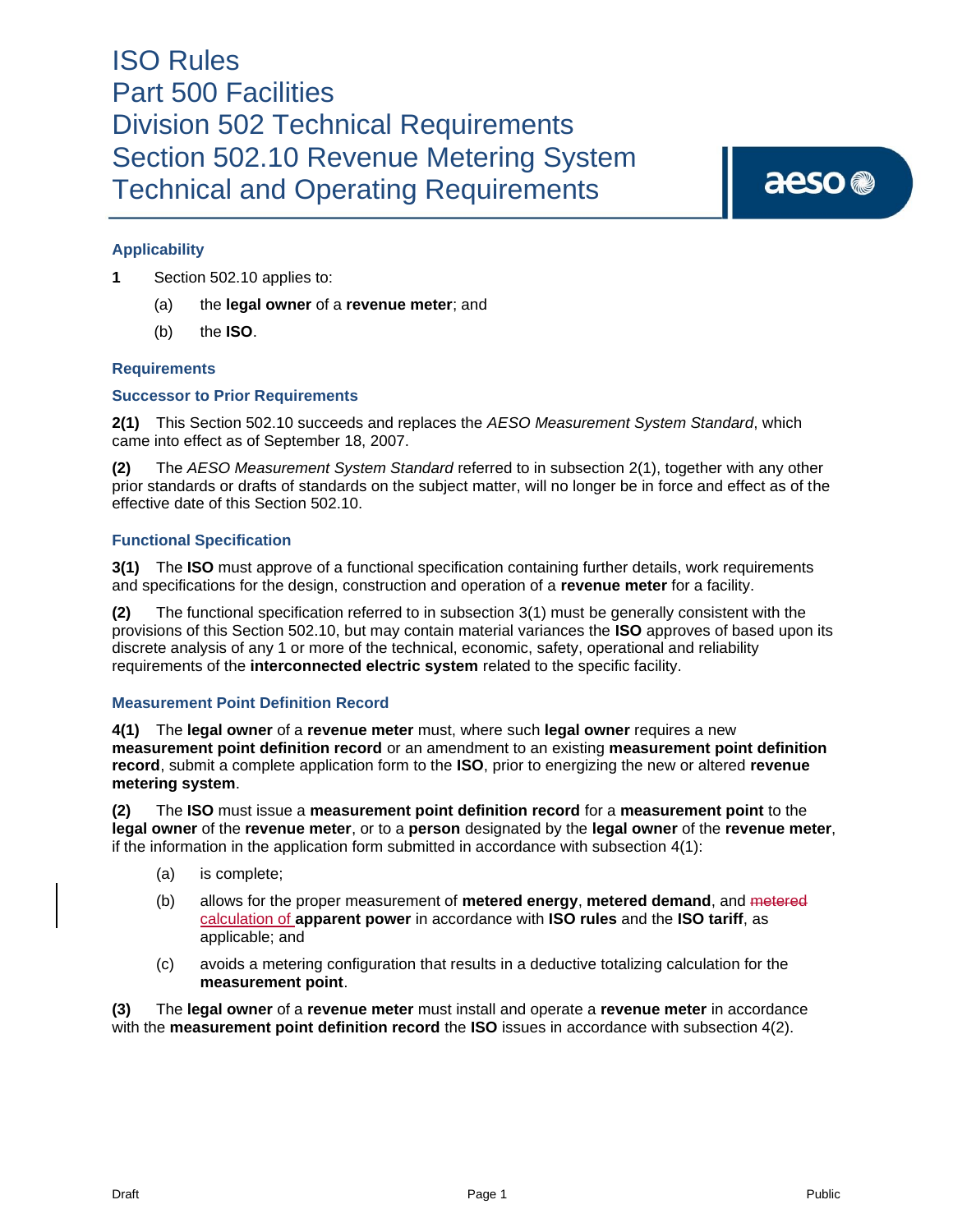

## **Revenue Meter**

**5(1)** The **legal owner** of a **revenue meter** must ensure that the **revenue meter** has an accuracy class rating that is less than or equal to 0.2% for Watthour measurement if:

- (a) the capacity of the **metering point** of the **revenue meter** is greater than or equal to 1.0 MVA; and
- (b) the **revenue meter** is not the subject of a dispensation under the *Electricity and Gas Inspection Act*, RSC 1985 c E-4, as amended.

**(2)** The **legal owner** of a **revenue meter** must ensure that the **revenue meter** has an accuracy class rating that is less than or equal to 0.5% for Varhour measurement if:

- (a) the capacity of the **metering point** of the **revenue meter** is greater than or equal to 1.0 MVA; and
- (b) the **revenue meter** is not the subject of a dispensation under the *Electricity and Gas Inspection Act*, RSC 1985 c E-4, as amended.

#### **Measurement Transformer**

**6(1)** The **legal owner** of a **revenue meter** must ensure that the measurement transformer has an accuracy class rating less than or equal to 0.3% if:

- (a) the capacity of the **metering point** of the **revenue meter** is greater than or equal to 1.0 MVA; and
- (b) the **revenue meter**measurement transformer is not the subject of a dispensation under the *Electricity and Gas Inspection Act*, RSC 1985 c E-4, as amended.

**(2)** The **legal owner** of a **revenue meter** must, unless the **ISO** approves otherwise, ensure that the measurement transformer:

- (a) is located and connected without compensation methods;
- (b) produces a real **metering point**; and
- (c) has a dedicated current transformer core for measurement.

#### **Metering Data**

**7(1)** The **legal owner** of a **revenue meter** must retain metering data from the **revenue metering system**, including a record of final estimates and adjustments, and the method used to perform the estimates or adjustments for a period of at least 8 years.

**(2)** The **legal owner** of a **revenue meter** must process metering data for each **measurement point** in accordance with the algorithm in the **measurement point definition record** issued in accordance with subsection 4(32).

**(3)** The **legal owner** of a **revenue meter** must, within 30 **days** of energizing the **revenue meter** for the first time, validate the **metering equipment** and the metering data.

**(4)** The **legal owner** must maintain validation records until the date of the next in-situ test performedtesting date set out in subsection 8(1).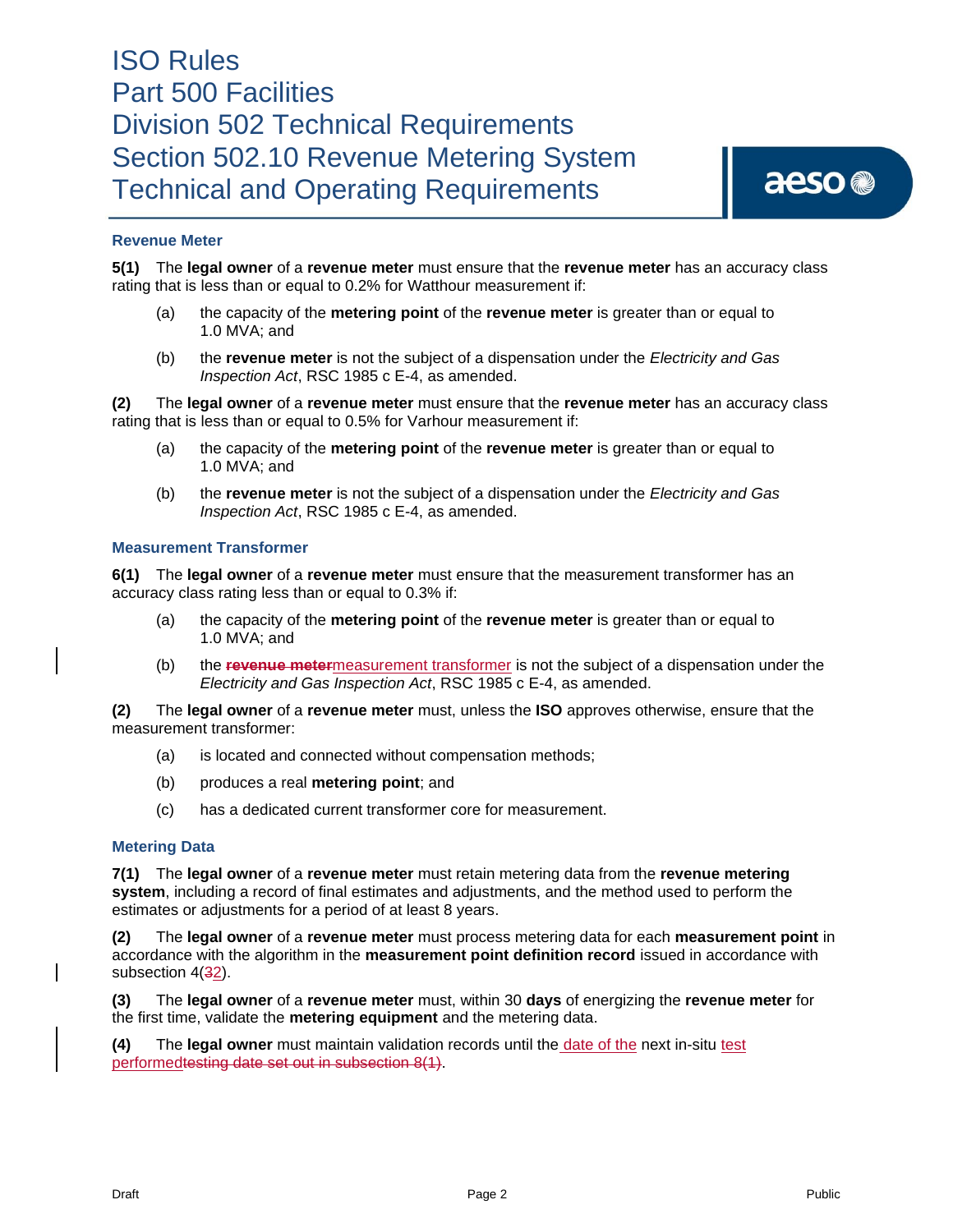

## **Revenue Meter Testing and Reporting**

### **8(1)** The **legal owner** of a **revenue meter** must perform in-situ testing:

- (a) upon a change of any **metering equipment** associated with the **revenue meter**; and
- (b) as per the testing intervals set out in Table 1:

## **Table 1 – In-situ Testing Frequency Based on Revenue Meter MW Class**

| <b>MW Class</b> |                                                                     | <b>Testing Interval</b> |                                                                                               |
|-----------------|---------------------------------------------------------------------|-------------------------|-----------------------------------------------------------------------------------------------|
| (i)             | Greater than 20 MW                                                  | (A)                     | Every 2 years from the date of<br>commissioning; or                                           |
|                 |                                                                     | (B)                     | For existing revenue meters, every<br>2 years from the date of the previous in-<br>situ test. |
| (ii)            | Greater than or equal<br>to 5 MW and less than<br>or equal to 20 MW | (A)                     | Every 4 years from the date of<br>commissioning; or                                           |
|                 |                                                                     | (B)                     | For existing revenue meters, every<br>4 years from the date of the previous in-<br>situ test. |

**(2)** The **legal owner** of a **revenue meter** must calculate the MW class in subsection 8(1)(b) as follows:

- (a) determine the total active energy in MWh at the **measurement point** for the calendar year; and
- (b) divide the total active energy determined in subsection 8(2)(a) by the number of settlement intervals in the same calendar year, including the intervals in which active energy is zero.

**(3)** The **legal owner** of a **revenue meter** must provide the results of the in-situ test performed in subsection 8(1) to the **ISO** if the test resulted in an error measurement of +/- 3%.

**(4)** Notwithstanding subsections 8(1), 8(2) and 8(3) above, the **legal owner** of a **revenue meter** must, at the request of the **ISO**, complete and report the results of an in-situ test for the **metering equipment** within 30 **days** of receiving the **ISO**'s request or within a mutually agreed time frame.

### **Measurement Data Corrections**

**9** The **legal owner** of a **revenue meter** must, if the **legal owner** discovers an error in measurement data, where the net difference in consumption from the measurement data previously submitted to the **ISO** is:

- (a) 100 MWh or greater, for sites other than large micro-generation; or
- (b) 100 kWh or greater for large micro-generation sites,

notify the **ISO** in writing of the reason for the error.

### **Restoration**

**10(1)** The **legal owner** of a **revenue meter** must, upon becoming aware of a failure of the **revenue metering system**, restore the **revenue metering system** within 30 **days**.

**(2)** The **legal owner** of a **revenue meter** must notify the **ISO** in writing of the failure if the **legal owner** is unable to restore the **revenue metering system** within 30 **days** in accordance with subsection 10(1).